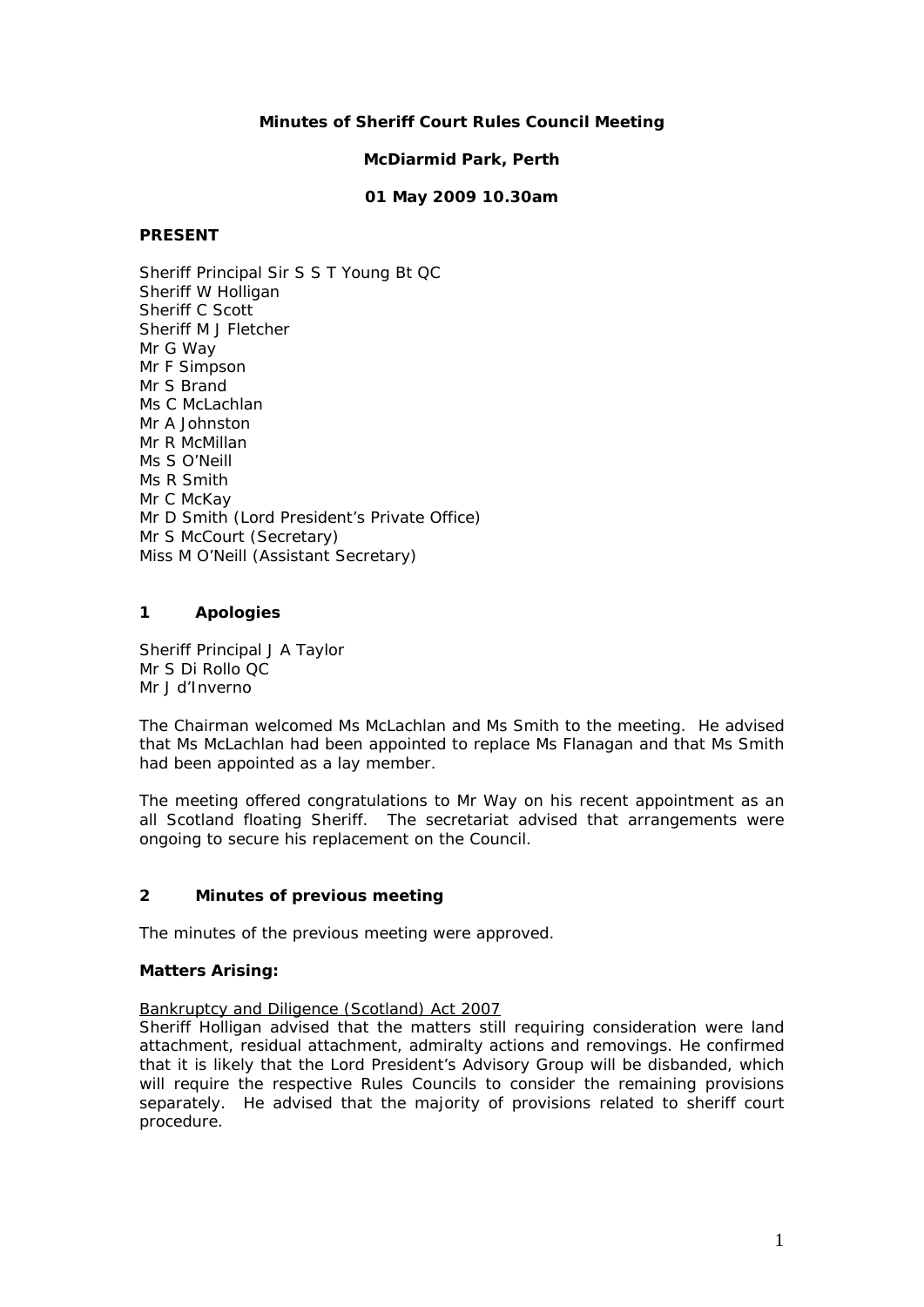He confirmed that the final meeting of the group was scheduled for 22 June and that he would advise the Council of the outcome.

#### **Action: Sheriff Holligan to advise of developments with LPAG**

#### Ordinary Cause Personal Injury Rules

The Chairman confirmed that the content of a Practice Note was being considered by Mr Simpson.

The Council considered the timing of the rules changes in relation to time to pay provisions, adoption and the personal injury rules and it was agreed that the implementation dates should be staggered to allow for relevant training. It was agreed that a commencement date of the end of October would be preferable in relation to the personal injury rules.

(The Ordinary Cause Committee met at the conclusion of the Council meeting to discuss the latest draft rules. The Committee proposed amendments to the draft and the secretariat undertook to instruct the drafter accordingly.)

#### **Action: Mr Simpson to consider the content of a Practice Note**

#### Adoption

The Chairman advised that the rules were nearing completion. He advised that difficulties had arisen in relation to the intercountry adoption provisions. He confirmed that the implementation date has now been postponed until 28 September 2009.

He further advised that a BAAF adoption conference is to take place in June which would feature the draft rules.

The issue of a Practice Note in relation to the new rules had been raised by Civil Courts Review researchers. Council members from the working group agreed that it would be appropriate for a Practice Note to be made and it was agreed that this matter would be taken forward by the working group.

#### **Action: Adoption working group to consider the content of a Practice Note**

#### Joint IT Committee Recommendations

The Council noted the terms of the letter from Eleanor Emberson.

#### Association of Commercial Attorneys

The secretariat advised that the relevant instrument has now been made and is due to come into force on 20 May 2009. It is anticipated that it will predominantly affect Glasgow Sheriff Court in the first instance.

#### Confidentiality of Council papers

The Chairman drew attention to the confidential nature of the papers provided for Council meetings. It was agreed that any requests for sight of Council papers should be routed through the secretariat.

#### Policy Memoranda

The secretariat confirmed that the memoranda would be provided to the Lord President's Private Office for circulation along with statutory instruments. In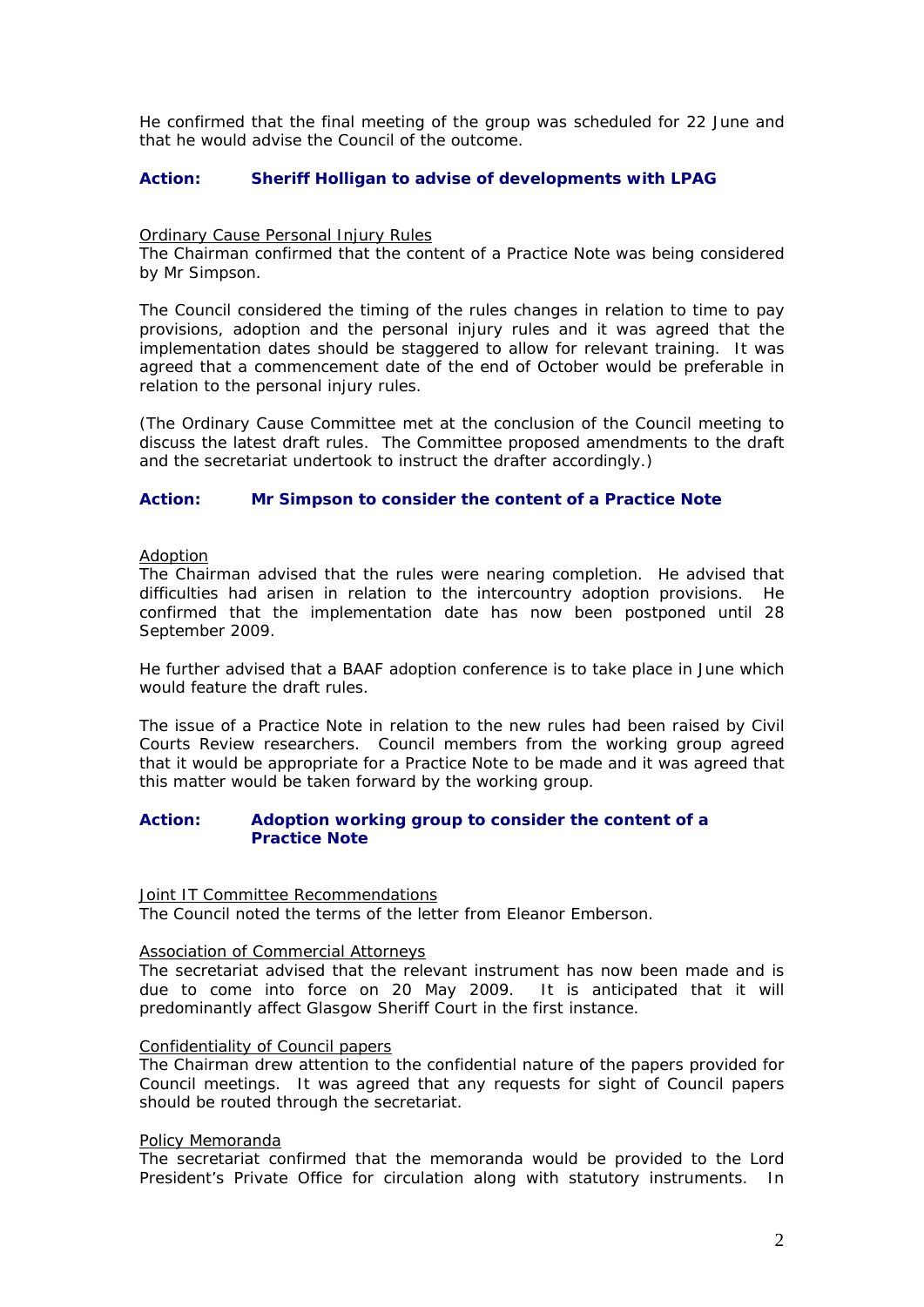addition, it would also be published on the Scottish Court Service website. The term "policy memorandum" was discussed and it was agreed that the term "Note" was more appropriate.

The secretariat advised that this matter would be taken forward in relation to new instruments made and confirmed that, where appropriate, it was content to receive input from members in relation to specific rules changes in which members had been involved.

# **3 Counter-Terrorism Act 2008 – Foreign Travel Restriction Orders**

It was agreed that the reference to "paragraph 8" in Rule 3.38.1 of the draft be amended to read "paragraph 9". Subject to the amendment, the instrument was cleared by the Council.

The secretariat advised that a commencement date was still to be confirmed by policyholders.

# **4 Bankruptcy & Diligence (S) Act 2007 – Attachment of money provisions**

The Chairman expressed his thanks to the Council members on the Lord President's Advisory Group for their work in relation to the various instruments made.

Sheriff Holligan advised the meeting that the draft had been amended in light of the Advisory Group's meeting on Monday. Subject to the amendment of certain forms, the Council agreed in principle to the content of the draft. It was agreed that the final draft would be cleared by the Chairman in consultation with Sheriff Holligan prior to consideration by the Chairman of the Lord President's Advisory Group.

#### **Action Draft to be cleared by the Chairman in consultation with Sheriff Holligan**

# **5 Miscellaneous Instrument 2009**

The Council considered the draft Act of Sederunt along with the drafter's note. Given the terms of the letter from Eleanor Emberson on IT e-transmission, it was agreed that the provisions on this particular subject be removed from the draft. In relation to the time order provisions, it was agreed that provision should be made for the regulated agreement to be attached to the initial writ or statement of claim as the case may be by the pursuer. The Council proposed amendments to the draft and the secretariat undertook to instruct the drafter accordingly. Thereafter, it was agreed that the amended instrument would be cleared by the Chairman in consultation with Sheriff Holligan and Ms O'Neill. It was also agreed that there should be a three month lead in time to commencement in order to ensure that the necessary forms and guidance are suitably updated.

## **Action: Draft rules to be cleared by Chairman**

Ms Smith advised difficulties in practice exist in relation to time orders being extracted. It was agreed that she should provide a note to the secretariat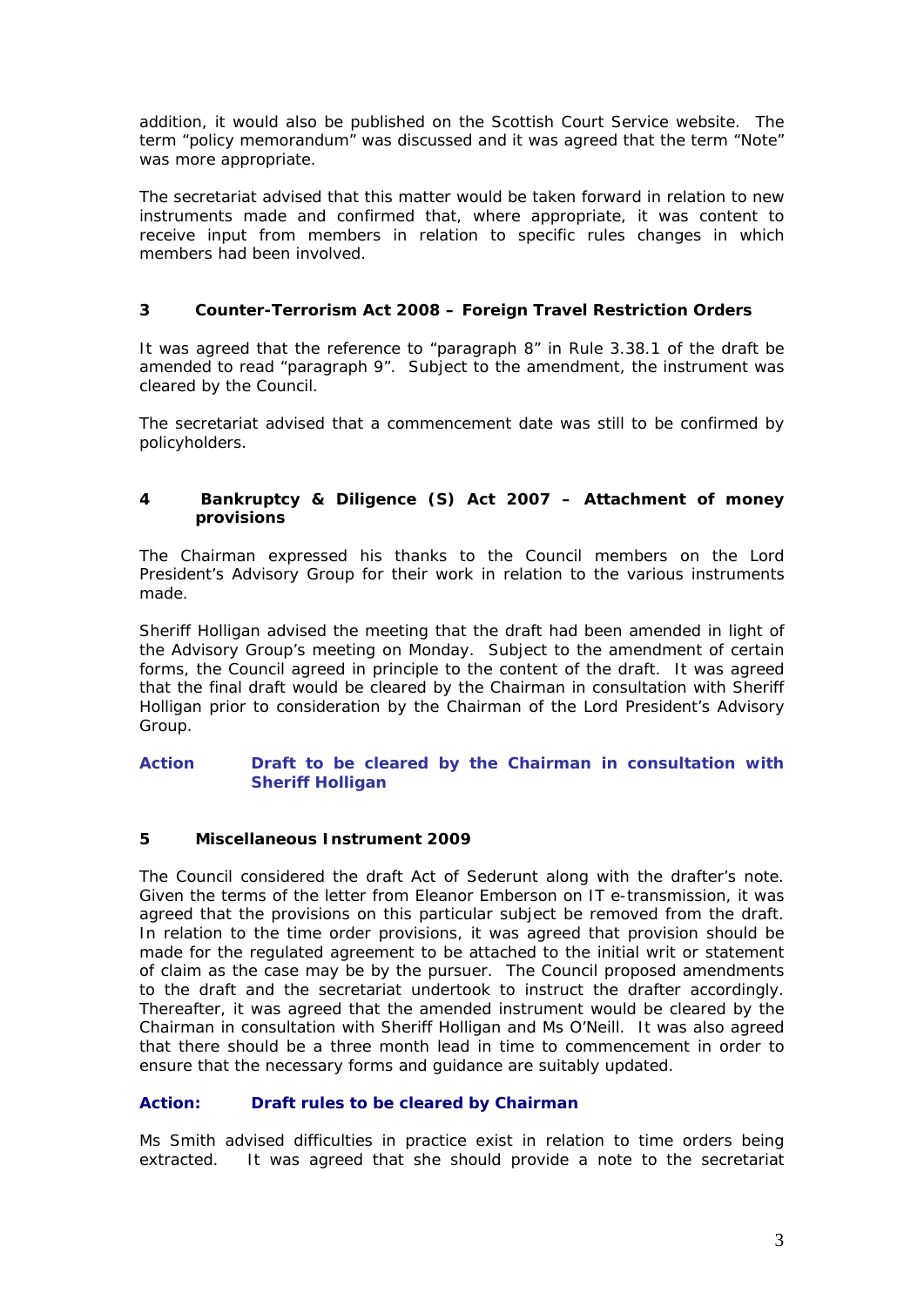outlining the difficulties in further detail to allow the matter to be considered fully by the Council.

#### **Action: Ms Smith to submit a note to the secretariat in relation to difficulties with time order extracts**

# **6 Child Maintenance & Other Payments Act 2008**

The Council considered the policy paper along with the relevant provisions of the Child Maintenance and Other Payments Act 2008. The Council agreed that the most appropriate way to introduce the provisions would be to amend the existing 1993 Rules. In relation to the specific provisions, the Council agreed that applications should be made under the Summary Application Rules by way of a prescribed form. However, it was agreed that applications for orders preventing avoidance should be made under the Ordinary Cause procedure. The secretariat undertook to instruct the drafter in those terms. It was agreed that the draft be scrutinised by Sheriff Scott and Ms McLachlan with the final draft being cleared by the Chairman.

### **Action: Draft to be scrutinised by Sheriff Scott and Ms McLachlan Final draft to be cleared by the Chairman**

# **7 Child Care and Maintenance Rules 1997**

The Council considered the papers produced along with the correspondence between Adam Ingram and the Chairman. Mr McKay spoke to the policy paper he had prepared for the meeting. Following extensive discussion, it had become clear that significant issues exist in relation to the scale and level of payment, the quality of the reports and the training of the reporters. It was agreed that, as these issues related to matters of policy as well as to legislative difficulties, they were too wide to be considered by the Council alone. It was agreed that the Chairman would write to Adam Ingram recommending that the Scottish Government form a working group to investigate the issues in further detail.

# **Action: Chairman to write to Adam Ingram requesting the formation of a working group to investigate the issues**

#### **8 Companies Act 2006 – Sec 266**

The Council considered the paper produced along with the opinion of Lord Glennie and the provisions of Section 266 of the Companies Act 2006 concerning applications for leave in derivative proceedings. Mr Smith advised the Council that the Court of Session Rules Council is due to consider the matter when it next meets on 28 September 2009.

Following discussion, the Council agreed that provision should be made for a written application for leave to be submitted along with the initial writ, which would be considered in advance of the substantive application. It was also agreed that a rule would be necessary in relation to expenses for the application for leave. The secretariat undertook to instruct the drafter in those terms.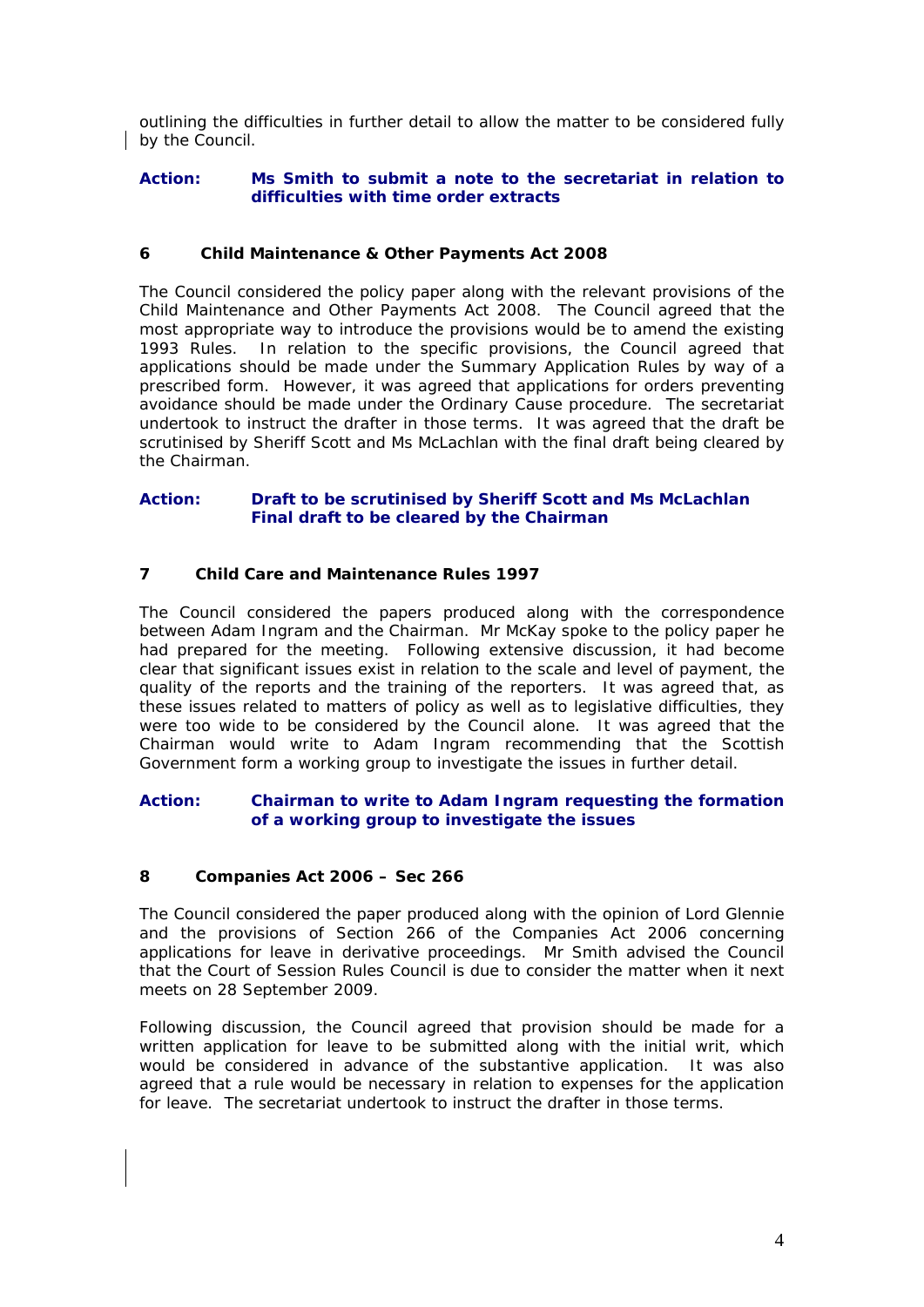# **9 Business Experts & The Law Forum**

The Council considered the exchange of correspondence between Fergus Ewing and the Lord President in relation to the Business Experts and the Law Forum. Mr McKay outlined to the Council the main points contained within the report of the Forum pertinent to sheriff court procedures. The Council noted the correspondence and agreed to await the report of the Civil Courts Review before considering the matter further.

# **10 Adult with Incapacity Act 2000 – Subsequent applications**

The Council considered the note by Adrian Ward regarding renewal applications under the Adults with Incapacity Act. This matter was previously considered by the Council at its meeting in September 2008. Following discussion, the Council agreed that in practice no alteration of the Rules was required. Mr Way agreed to write to Mr Ward on behalf of the Council to advise him of its decision.

### **Action: Mr Way to write to Mr Ward advising of the Council's decision**

#### **11 Business Update**

The Council noted the progress on the items contained within the business update.

# **12 AOCB**

#### Small claims/summary cause: Jurisdiction Averments

Sheriff Holligan raised an issue concerning jurisdiction averments in relation to small claims and summary cause actions. At present, there is no requirement within the summary cause and small claim rules for the grounds of jurisdiction to be averred. Following discussion, it appeard that practice varied from court to court as to whether such an averment required to be included. Ms Smith advised the meeting that the requirement to include the averment had recently been removed. It was agreed that the matter be continued until the next meeting for further investigations to be made as to why the requirement was previously removed.

#### **Action: Ms Smith to investigate the reasoning behind the removal of the previous requirement for jurisdiction averments**

#### Instructions for Draft Instruments

Following correspondence with the Lord President's Private Office, the Council agreed that draft instruments would be formally submitted to the Lord President with a covering letter.

#### Pre-Action Protocols

The Chairman advised that he was due to meet with Fergus Ewing in his capacity as Chairman in order to discuss mortgage rights applications and the possibility of pre-action protocols in Scotland.

#### Equality Bill